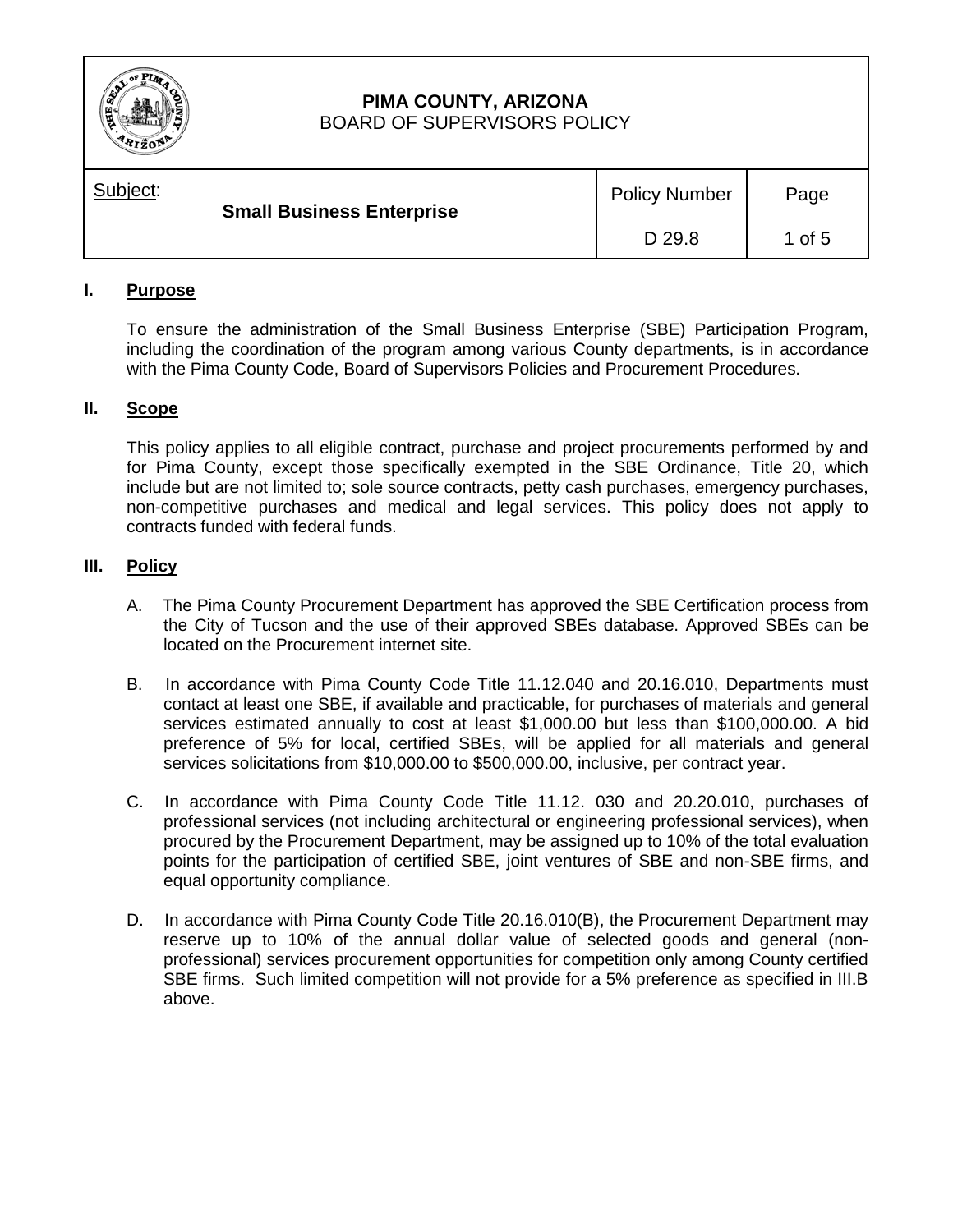| Subject:                         | <b>Policy Number</b> | Page   |
|----------------------------------|----------------------|--------|
| <b>Small Business Enterprise</b> | D 29.8               | 2 of 5 |

- E.Architectural or Engineering professional services must be procured in accordance with Title 34 of the Arizona Revised Statutes and applicable County policies and procedures. The Procurement Department may assign up to 10% of the total evaluation points for the participation of certified, joint ventures of SBE and non-SBE firms, and equal opportunity compliance.
- F.The Procurement Department will review all Public Works construction projects**,** except those that require a Disadvantaged Business Enterprise (DBE) goal pursuant to State and Federal law, estimated to cost equal to or greater than \$100,000.00 to determine if subcontracting goals are feasible.
- G. The Procurement Department will ensure that construction contracts are in compliance with the set SBE goals pursuant to the SBE Ordinance No 2008-265, 1997-44, Section 20.28.050 and 20.28.060.

#### **IV. Procurement Department Responsibility**

- A.Business Enterprise
	- 1. The Business Enterprise Program Coordinator is responsible for maintaining the Pima County Vendor Database to identify ready, willing and able SBEs that can be notified or utilized to meet the requirements of this policy.
	- 2. The Business Enterprise Program Coordinator is responsible for ensuring that the link to the City of Tucson Certified List of SBEs is available to search for ready, willing and able SBEs.
- B. Materials and General Services

#### Solicitation and Bid Preference

- 1. The assigned Commodity/Contracts Officer or the Department Buyer is responsible for soliciting at least one Certified SBE, if available and practicable, for every eligible solicitation equal to or greater than \$10,000.00.
- 2. The assigned Commodity/Contracts Officer is responsible for allocating a five percent bid preference on bids received from local certified SBEs for every eligible solicitation between \$10,000.00 and \$500,000.00, inclusive, per contract year. As defined in Policy III.D. above, the five percent bid preference DOES NOT apply to reserve contract solicitations.

#### Reserve Contracts

1. The Business Enterprise Program Coordinator is responsible for conducting outreach to all certified SBEs to inform them of the reserve contracts program and will notify the SBEs that to be considered for any reserve contracts, they must register as a vendor with Pima County.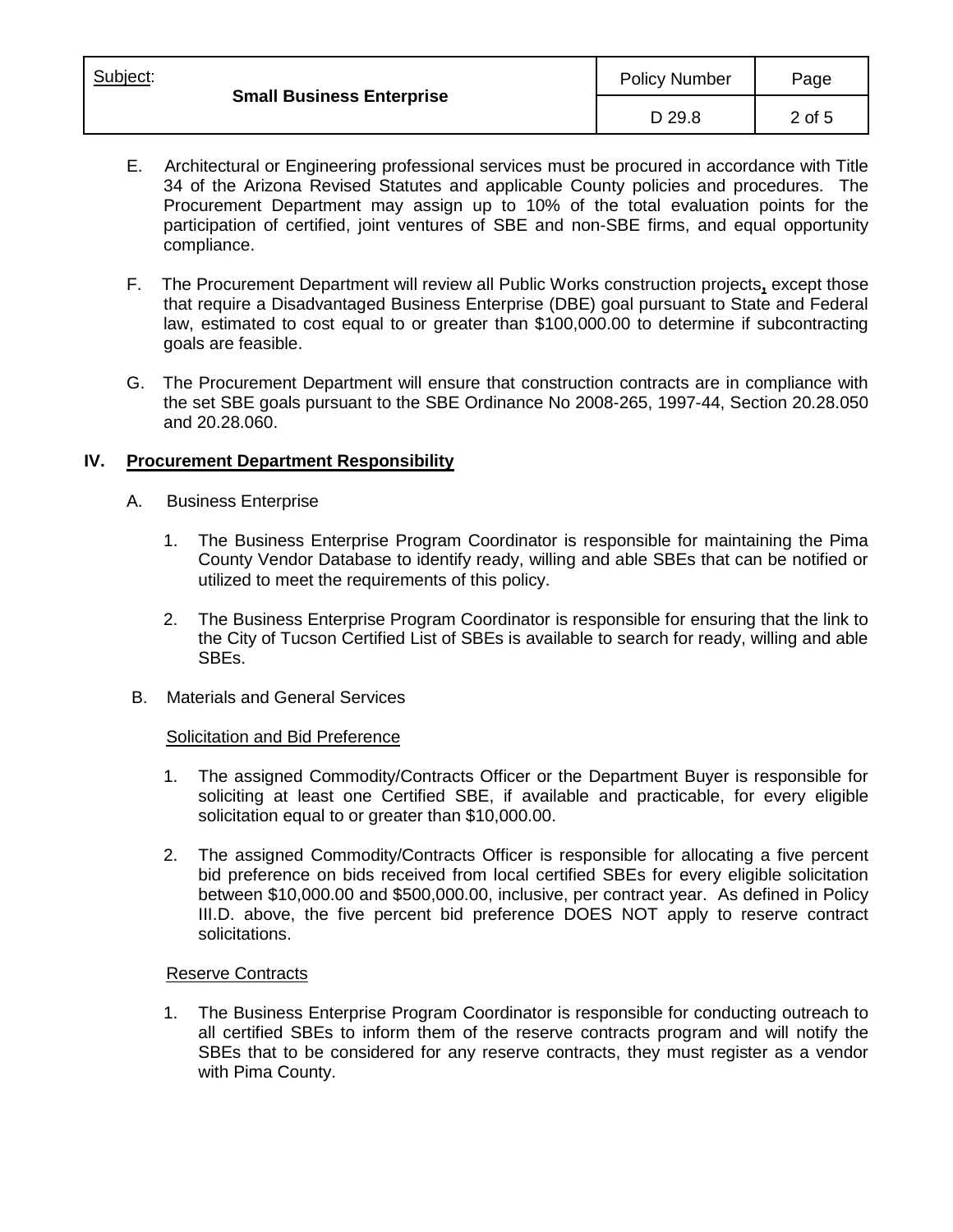| Subject:                         | <b>Policy Number</b> | Page   |
|----------------------------------|----------------------|--------|
| <b>Small Business Enterprise</b> | D 29.8               | 3 of 5 |

- 2. The assigned Commodity/Contracts Officer may reserve competition of materials and general non-professional services to local certified SBEs, when the requisition and SBE availability meet all of the criteria set forth below.
	- a) Requisition estimated annual total value does not exceed the bid threshold of \$100,000.00.
	- b) Requisition will be processed through an informal solicitation.
	- c) There must be three (3) or more certified SBEs available to provide the requested materials and/or general services. SBEs must be registered with Pima County at the time of the informal solicitation to be considered for reserve contract.
- 3. The Business Enterprise Program Coordinator will audit the Materials and Services requisitions and awards to ensure compliance with the Pima County Code Title 20.
- C. Architectural and Engineering Services and Professional Services
	- 1. The assigned Commodity/Contracts Officer is responsible for providing the Business Enterprise Program Coordinator with copies of the Affirmative Action Statements and the Team Utilization Forms in response to each Solicitation for Qualifications (SFQ) or Request for Proposal.
	- 2. The Business Enterprise Program Coordinator will review the Affirmative Action Statements and the Team Utilization Forms and will assign up to 10% of the total evaluation points for the equal opportunity statement and SBE participation for each submittal.
	- 3. The Business Enterprise Program Coordinator is responsible for obtaining Annual Statements of Team Utilization to ensure that SBEs are being utilized as listed on the Project Team Member Utilization Forms, submitted with proposals for all Architectural and Engineering Contracts.
- D. Construction Projects
	- 1. The Departments are responsible for submitting a detailed cost or engineer's estimate for construction projects to the Procurement Department for review to determine if an SBE Goal should be established.
		- a) Job Order Contracts (JOC) SBE Goals will be determined prior to solicitation using reasonable estimates provided by the requesting Department's Project Manager. Each JOC with an established SBE goal will be reviewed annually, prior to renewal of contract, to re-determine SBE Goals using reasonable estimates from each prime contractor. Compliance with SBE goals must be a factor in determining whether to renew.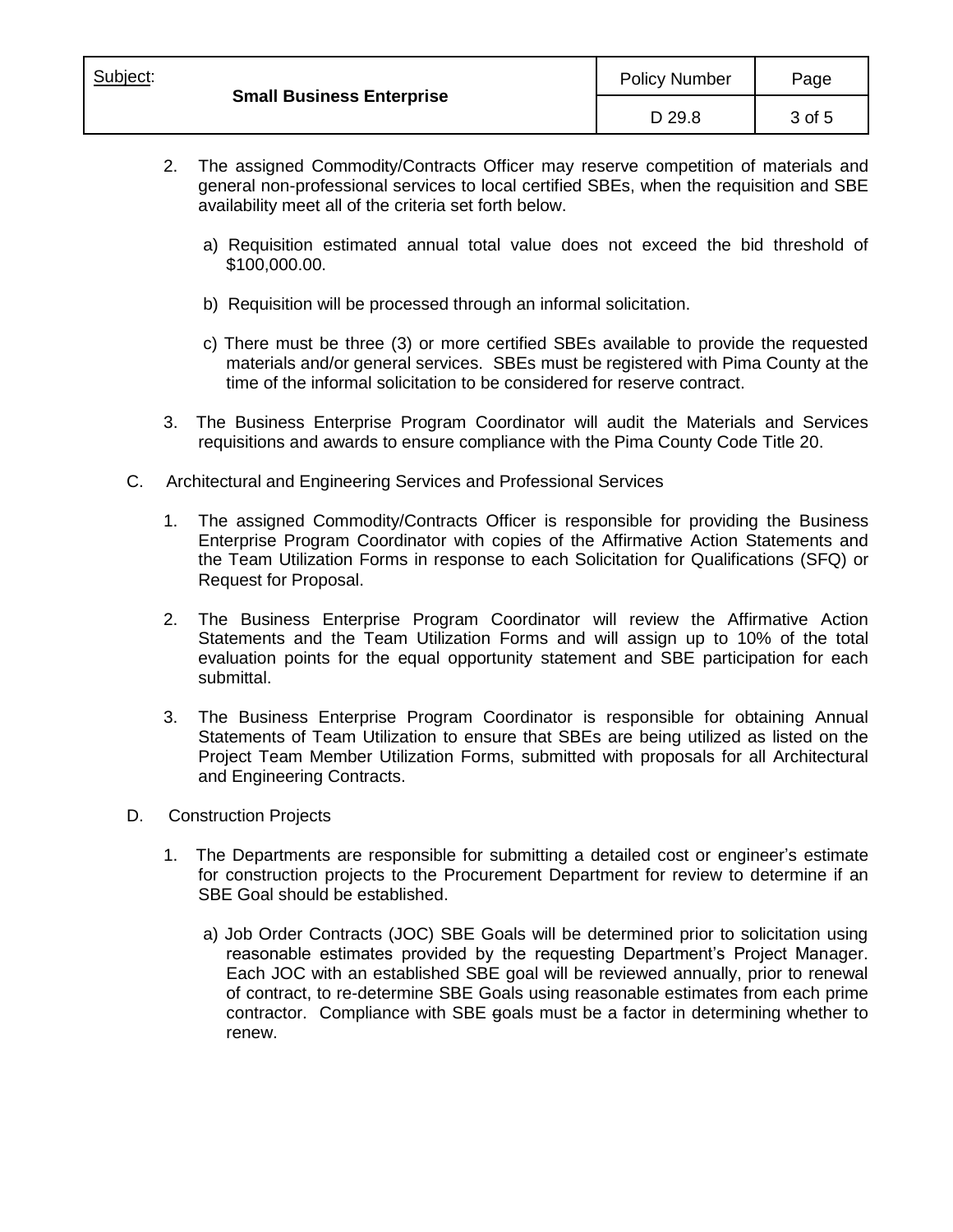- b) Construction Manager at Risk (CMAR) SBE Goals must be determined prior to approval of the guaranteed maximum price (GMP) using the estimate provided by the CMAR.
- c) Competitive Bid Construction Projects SBE Goals will be determined prior to solicitation using the engineer's estimate or reasonable estimate provided by requesting Department's Project Manager.
- 2. The assigned Commodity**/**Contracts Officer is responsible to submit a copy of the cost or engineer's estimate to the Business Enterprise Program Coordinator to determine if an SBE Goal should be established for all competitive bid construction projects greater than \$100,000.
- 3. The assigned Commodity**/**Contracts Officer is responsible to ensure that all contractors with CMAR contracts contact the Business Enterprise Program Coordinator for determination of a goal prior to submittal of GMP for construction.
- 4. The assigned Commodity**/**Contracts Officer is responsible to contact the Business Enterprise Program Coordinator to ensure that all JOCs with assigned SBE goals have been reviewed for re-determination of the SBE goal prior to processing the annual renewal of the contract.
- 5. The Business Enterprise Program Coordinator is responsible for determining if an SBE Goal should be established for every JOC and construction project \$100,000 or greater that does not have a DBE goal.
- 6. Goals less than 4% or greater than 15% must be reviewed and approved by the Procurement Director.
- 7. The Business Enterprise Program Coordinator will evaluate all bid submittals on projects with SBE goals to ensure that the SBE goals are met and that all of the required documentation has been submitted. All requests for full or partial waivers will be reviewed for approval or denial.
	- a) In accordance with Title 20.32.040, SBEs certified through a government agency process approved by Pima County will be considered eligible to meet the Pima County SBE goal.
	- b) All bid submittals requesting Good Faith Effort/Request for Partial or Complete Waiver of the established goal must meet the requirements of Title 20.24.030.
- 8. The Business Enterprise Program Coordinator is responsible for maintaining records for SBE utilization to ensure compliance with the SBE requirements pursuant to SBE Ordinance No 2008-265, 1997-44, Section 20.28.050 and 20.28.060, for each construction project that has an SBE goal.